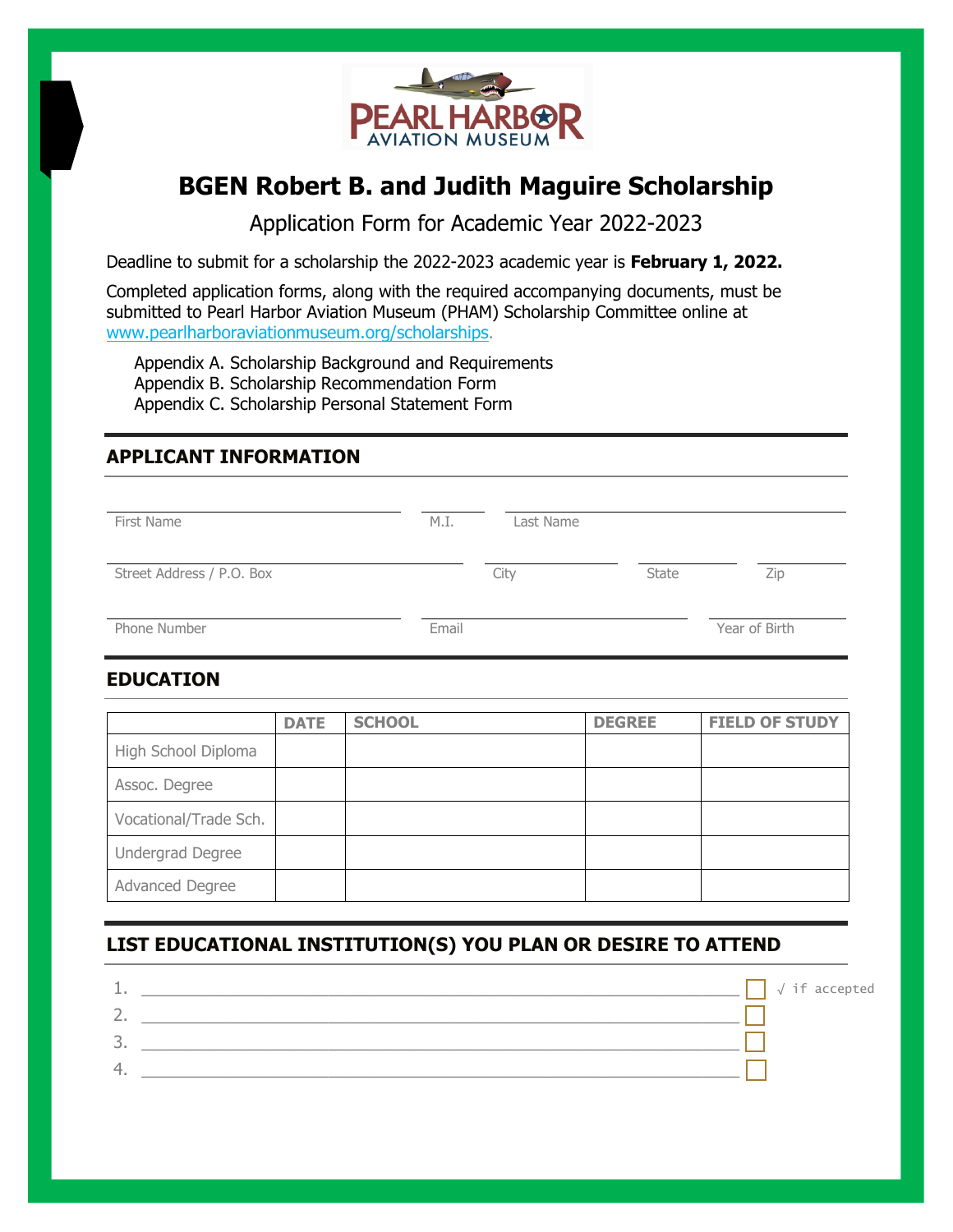- 5. If you are currently enrolled in a college, university, vocational school, or other aviation training program please provide the following:
	- a. Name and location of institution \_\_\_\_\_\_\_\_\_\_\_\_\_\_\_\_\_\_\_\_\_\_\_\_\_\_\_\_\_\_\_\_\_\_\_\_
	- b. Degree or certification program \_\_\_\_\_\_\_\_\_\_\_\_\_\_\_\_\_\_\_\_\_\_\_\_\_\_\_\_\_\_\_\_\_\_\_\_\_
	- c. Expected date of completion \_\_\_\_\_\_\_\_\_\_\_\_\_\_\_\_\_\_\_\_\_\_\_\_\_\_\_\_\_\_\_\_\_\_\_\_\_\_\_

### **AVIATION CERTIFICATIONS, AND EDUCATIONAL & WORK EXPERIENCE**

**List all aviation certifications or licenses:** 

| <b>Type</b> | <b>Date Issued</b> | <b>Date Expire</b> | <b>Issuing Agency</b> | <b>Comments</b> |
|-------------|--------------------|--------------------|-----------------------|-----------------|
|             |                    |                    |                       |                 |
|             |                    |                    |                       |                 |
|             |                    |                    |                       |                 |
|             |                    |                    |                       |                 |
|             |                    |                    |                       |                 |

#### **List all specific aviation related education:**

| Program | <b>Date Completed</b> | School/Univ. | <b>Comments</b> |
|---------|-----------------------|--------------|-----------------|
|         |                       |              |                 |
|         |                       |              |                 |
|         |                       |              |                 |
|         |                       |              |                 |
|         |                       |              |                 |

#### **List all aviation work related experience:**

| <b>Type</b> | <b>Inclusive Dates</b> | <b>Location</b> | <b>Comments</b> |
|-------------|------------------------|-----------------|-----------------|
|             |                        |                 |                 |
|             |                        |                 |                 |
|             |                        |                 |                 |
|             |                        |                 |                 |
|             |                        |                 |                 |